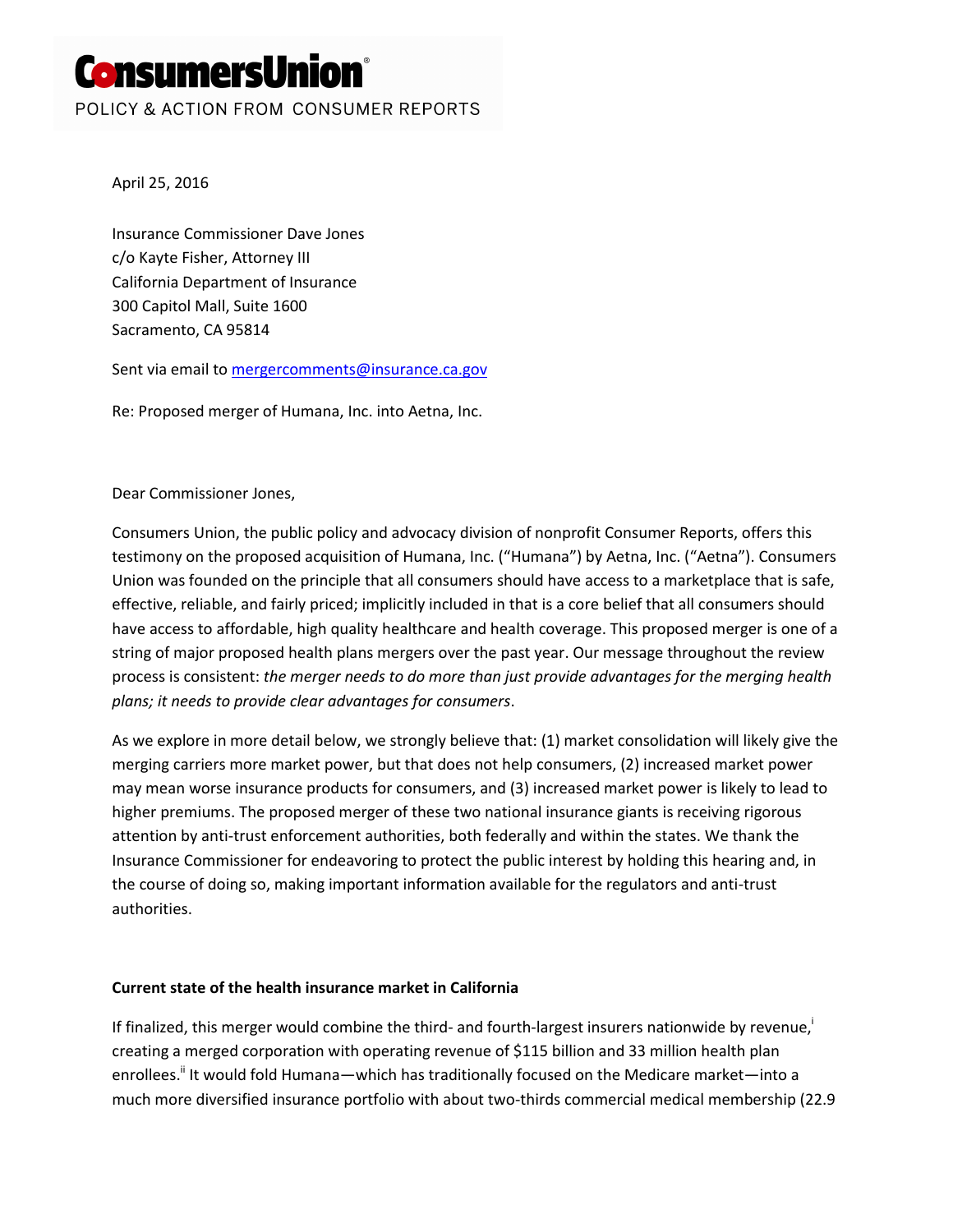million) and the other third split between Medicare Advantage (4.4 million), Medicaid (2.4 million) and other members (3.8 million).<sup>III</sup> According to one analysis, the merger could reduce Medicare market competitiveness in eight California counties.<sup>iv</sup>

#### **Market consolidation helps carriers, not consumers**

#### *The dubious promise of shared savings with consumers*

Health plans seeking to merge frequently justify their proposal with the promise of cost savings to be passed along to consumers. However, research on the subject reveals a dearth of evidence supporting those assurances. It is, therefore, with skepticism that we approach the statement of Aetna's Executive Vice President and CFO, who claimed: "The complementary nature of our two companies provides us with a significant synergy opportunity, furthering Aetna's efforts to increase its operating efficiency. ... These cost efficiencies will support our efforts to drive costs out of the system and offer more affordable products."<sup>v</sup> Aetna claims the savings could be significant; on July 3, 2015, Aetna projected a synergy potential of \$1.25 billion in 2018. $^{\prime\prime}$  However, as the Commissioner aptly noted when he questioned the CEO of Anthem in a hearing on March 29<sup>th</sup>, 2016, it is profoundly unclear what the plans mean when they say "synergy" and whether and how any savings will trickle down to consumers.

To regulators during hearings and public meetings, and in the media, health plan executives routinely predict robust savings from the efficiencies to be had by merging. Generally, one may translate this to mean savings achieved by eliminating redundancies. However, as a Carnegie Mellon economist and former FTC official is reported to have questioned, given the current size of the plans before merging, "It's not clear to me, do they get any more scale economies from getting bigger?"<sup>vii</sup> It is far more likely that claimed efficiencies through vague "synergies" are illusory and that improvements in quality or service can generally be achieved just as well without merging. Further, evidence suggests that savings from combining some aspects of the plans' operations, and launching new programs, will be limited to "small pockets of inefficiency."viii Beyond that, the savings of "more affordable" products could be attributable to lesser quality, reductions in customer service, or excessively narrow provider networks. We anticipate that the upside of the predicted \$1.25 billion in synergies is more likely to go to increased profits than to reduced premiums or improved service.

### *The unfounded linkage of consolidation and innovation*

According to a press release issued by Aetna, the combination of the two plans "[b]uilds on each company's respective efforts to provide innovative, technology-driven products, services and solutions to build healthier populations, promote higher quality health care at lower cost, and offer greater transparency and convenience for consumers."<sup>ix</sup> The plans are consistently complimentary of each other's technology and cite that as a basis on which each plan will improve post-merger. However, the overwhelming majority of major corporations these days rely on technology to drive their business and merger does not appear to be a necessary ingredient for technology development.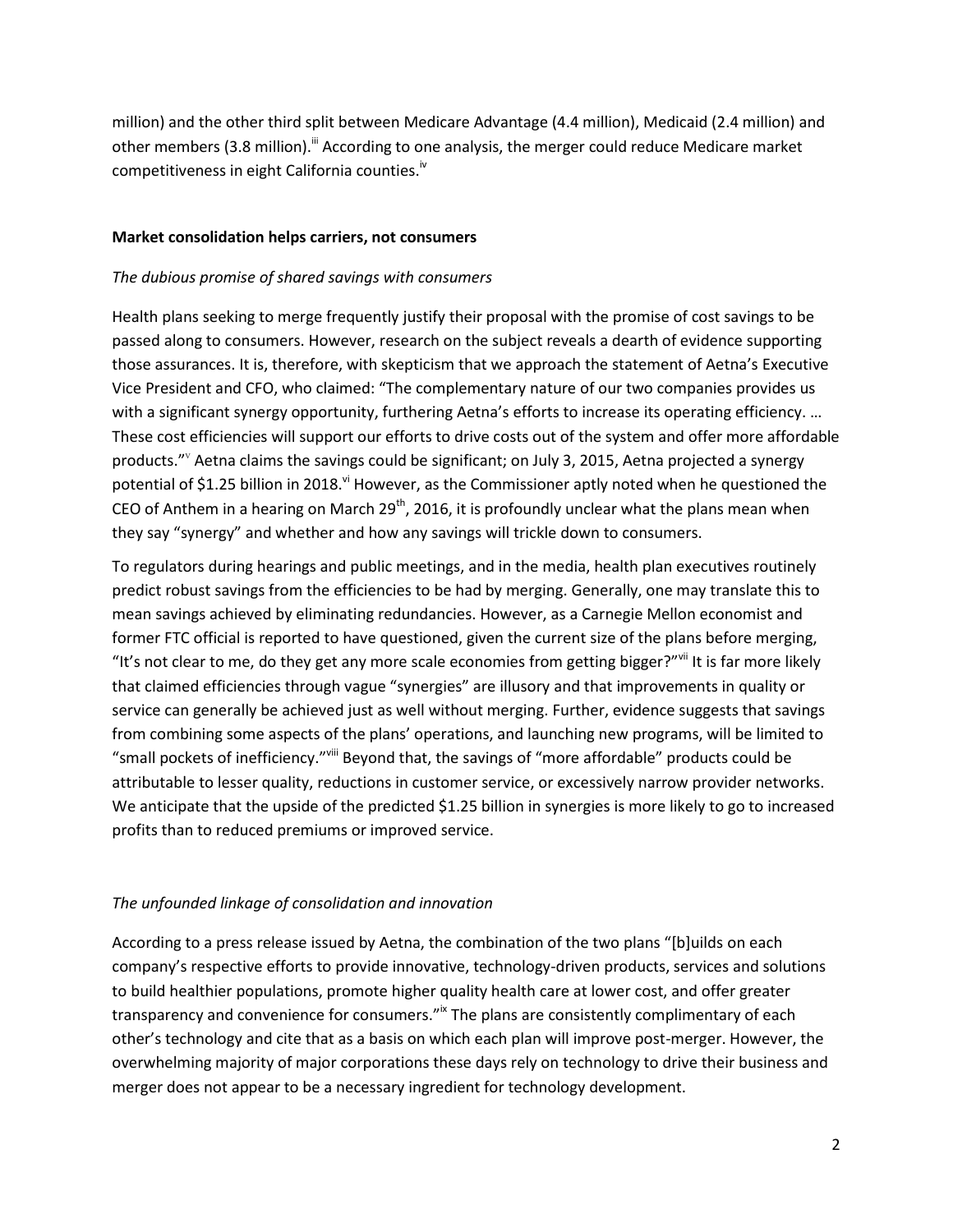As one leading expert testified before the Senate Committee on the Judiciary, "there is no research showing that larger insurers are likelier to innovate."<sup>x</sup> In a recently released report, that expert expanded on her statement, reporting "there is no evidence of greater product innovation in more concentrated insurance markets," in fact noting to the contrary the plausible reasoning that "insurers in more concentrated markets are less motivated to innovate because it isn't necessary to retain customers."<sup>xi</sup> In this case, after its proposed merger, Aetna projects an enhanced geographic profile in 16 states.<sup>xii</sup> Despite questions from consumer groups about why a merger is necessary to improve innovation, we have yet to hear an adequate explanation.

### **Increased market power may mean worse insurance products for consumers**

Consumers are justified in being concerned that newly merged health plans—with increased market power and less competition—will offer lower-quality insurance products than in the past. Health plans are more than a financial conduit between consumers and providers; they have a direct relationship with consumers, such as by coordinating care and providing supplemental information or programming. Humana has a relatively favorable track record but Aetna does not. It is therefore necessary to consider not only how health plan market consolidation will affect the prices consumers are paying, but also how decreased competition may alter the quality of the products they are purchasing.

# *The risk of deteriorating health coverage quality*

In addition to the specter of increased health insurance premiums and other out-of-pocket costs under a more consolidated health plan marketplace, Consumers Union is also concerned that greater market power will dampen incentives for the newly merged plan to provide high-quality health insurance coverage, care and customer service to its members. Concurrently, we question whether the net effect of a company with Aetna's record combining with a plan such as Humana—with higher quality scores according to CMS<sup>xiii</sup>—will be negative for consumers.

Aetna's quality ratings, complaints record, and surveys by regulators give reason to be concerned:

- According to a recently issued report by the California Office of the Patient Advocate ("OPA"), Aetna PPO policyholders rated the plan the lowest score possible when asked whether they got accurate information on plan costs and claims payment during 2013 and 2014, when they contacted their plan.<sup>xiv</sup> Aetna HMO policyholders awarded the lowest score possible to the plan for the relative ease at which they could get doctor appointments, tests, and treatment during the 2014 plan year. Thus, both information and access to care were deemed problematic.
- Drilling down to specific medical care ratings, according to the California Office of the Patient Advocate, Aetna's PPO earned only two stars or below in eight of the ten measures, three of which garnered the plan a single star. $^{x}$  At least one of those receiving a single star is for diabetes, the seventh leading cause of death in the United States<sup>xvi</sup> and an increasingly prevalent condition that disproportionately affects communities of color.<sup>xvii</sup> Another single-star condition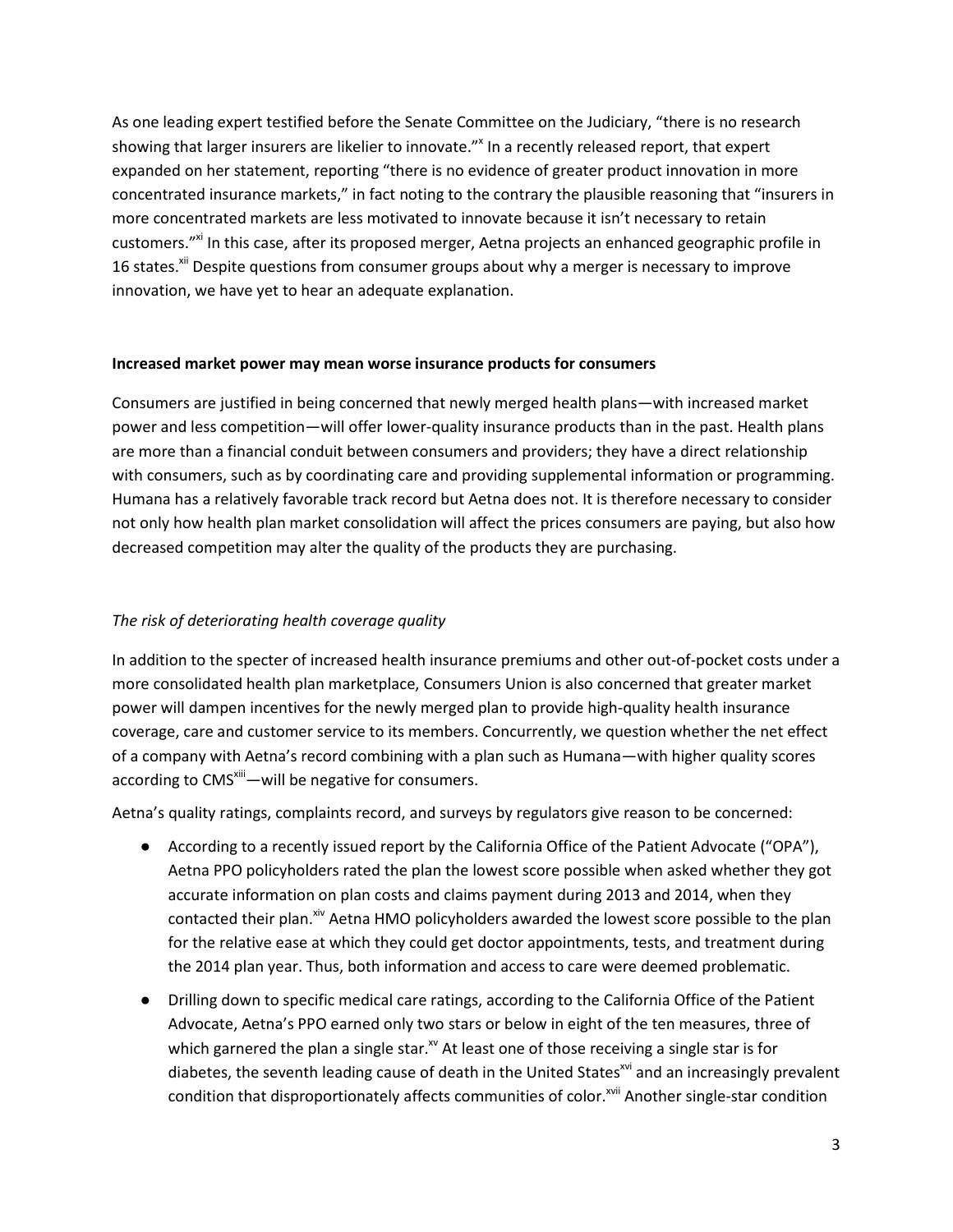affects only women and is the highest volume of all hospitalizations: maternity care.<sup>xviii</sup> The HMO fared even worse than the PPO, on nearly every measure, with all medical care ratings falling to two-stars or fewer.<sup>xix</sup>

- In a Routine Medical Survey of Aetna Health of California, Inc., a wholly-owned subsidiary of Aetna, conducted in 2012, the Department of Managed Health Care (DMHC) identified three deficiencies: (1) quality management<sup>xx</sup>, (2) grievances and appeals<sup>xxi</sup>, and (3) utilization management<sup>xxii</sup>. A year later, the Plan had yet to correct any of the cited deficiencies. DMHC granted Aetna another 14-16 months, after which DMHC would conduct a Follow-Up Review and issue a report.<sup>xxiii</sup> Three years after the original report, Aetna still had not completely resolved its deficiencies: the plan continued to fail to address its website's inadequate grievance information. $x_{x}$ <sup>xiv</sup> Although the Plan provided to DMHC details of how the website would be improved, DMHC found that "the proposed changes to the Plan's website and grievance form have not been implemented." XXV Further, DMHC noted that "[n]either the public nor the enrollee website allow the enrollee to preview the grievance before submission" and that "the process for an enrollee to submit an online grievance through either the public or the member log-in web portals is not easily accessible."<sup>xxvi</sup> Aetna claims the shortcomings in its website are resolved at this point. Yet, questions remain about why such an important repair, which is seemingly relatively easily, took so long to address.
- In 2013, approximately two out of every three consumers who complained to DMHC regarding Aetna's coverage determination for medically necessary or emergency room care, via the Independent Medical Review (IMR) process, received a judgment in their favor. Of the cases reviewed for medical necessity, nearly-half (43.8%) were overturned by IMR, while another 18.8% were reversed by the Plan.<sup>xxvii</sup> Of the Emergency Room (ER) reimbursements that underwent independent review, another two-thirds were reversed, with 45.8% overturned and another 20.8% reversed by the Plan. XXVIII DMHC's 2013 Independent Medical Review Results report shows that there were 1.17 independent medical reviews requested for every 10,000 Aetna members—this ratio is in the highest quartile by frequency for all full service plans regulated by DMHC and is the third highest ratio for full service plans regulated by DMHC with over 400,000 enrollees. $x$ ixx For perspective, Aetna's 1.17/10,000 is more than four-times the rate of LA Care Health Plan, which has a rate of 0.28 per 10,000 members. xxx
- In 2014, DMHC fined Aetna \$200,000 for its failure to process claims and provider disputes in a timely manner.<sup>xxxi</sup> The plan was also subject to sixty-five additional enforcement actions between 2010 to 2015, totaling over a half-million dollars in fines. The majority of these enforcement actions related to Aetna's handling of patient grievances and improper conduct related to independent medical review.<sup>xxxii</sup>
- For both 2013 and 2014, the most common complaints filed with DMHC against Aetna were related to benefits and coverage, raising questions about the overall quality of its products. $x^{\text{axiii}}$

We urge that in the event this merger is approved, the approval be conditioned on enforceable obligations that raise the bar for quality and customer service for Aetna and to ensure that Humana's favorable track record does not dissolve. This may include more consumer-friendly benefits and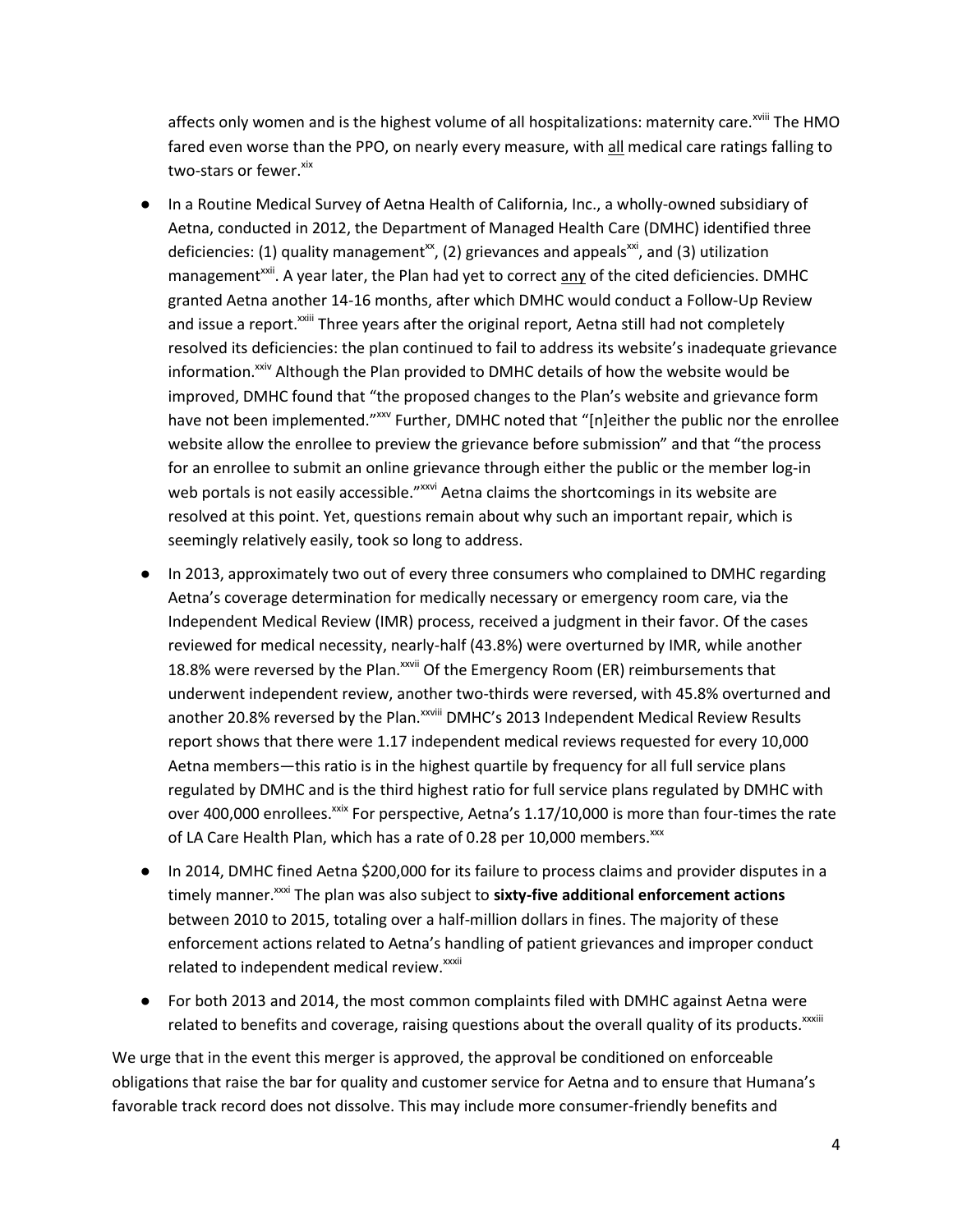coverage design,<sup>xxiv</sup> and enhanced grievance processes, including resolving its remaining deficiency and making it easier for policyholders to understand the availability of and make use of the grievance process.

## *The potential for deteriorating provider networks*

Health plans continuously adjust their networks, partly in an effort to negotiate more favorable rates with providers and also to contain the cost of care. Carefully tailored networks can be a valid option for lowering costs and attaining higher value in the health care system. However, "sufficient consumer protections must be in place to realize these benefits without unduly limiting consumer choice or decreasing healthcare value." <sup>xxxx</sup> Among other factors to be considered, there must be sufficient numbers and types of providers in the marketplace to ensure consumers can access high quality affordable care when needed. The risk of two major plans merging and using their newly-increased clout to shrink networks could threaten this consumer access to care. We therefore strongly urge that, in the event this merger is approved, the approval be conditioned on enforceable commitments by the newly merged plan as to both network adequacy and provider directory accuracy, and that the Department closely monitor the plan networks to ensure compliance.

## *The impact of out-of-touch management of California-based health plans*

If this merger is approved, Aetna will headquarter its Medicare, Medicaid, and TRICARE products, along with a number of corporate positions, in Louisville, KY, where Humana was founded and is currently based.<sup>xxxvi</sup> We expect the rest of Aetna will continue to operate out of Connecticut, with other subsidiaries based in California.<sup>xxxvii</sup>

Aetna's truculence in responding to deficiencies and findings of unreasonable rate requests paint a picture of a corporation that is already poorly responsive to California regulators. The legal requirements in this state are robust, with extensive consumer protections and a unique regulatory framework of having two regulators as well as an active purchaser Exchange. It is unlikely that the newly formed corporation will undergo a culture transformation and become more sensitive to our statespecific rules and regulations once its market power increases. We therefore urge DMHC to oblige Aetna-Humana to install "local management" in California, comprised of high-level executives and regulatory specialists with prior experiences of considerable depth in California insurance regulations and operations—the California subsidiaries must be run by California-based management. Not only should management be local, but customer service operations should be conducted within the state, and the newly merged Plan should prioritize practices that truly put consumers first.

### **Increased market power likely means higher premiums**

*Undue consolidation by plans and providers alike is a losing proposition for consumers.*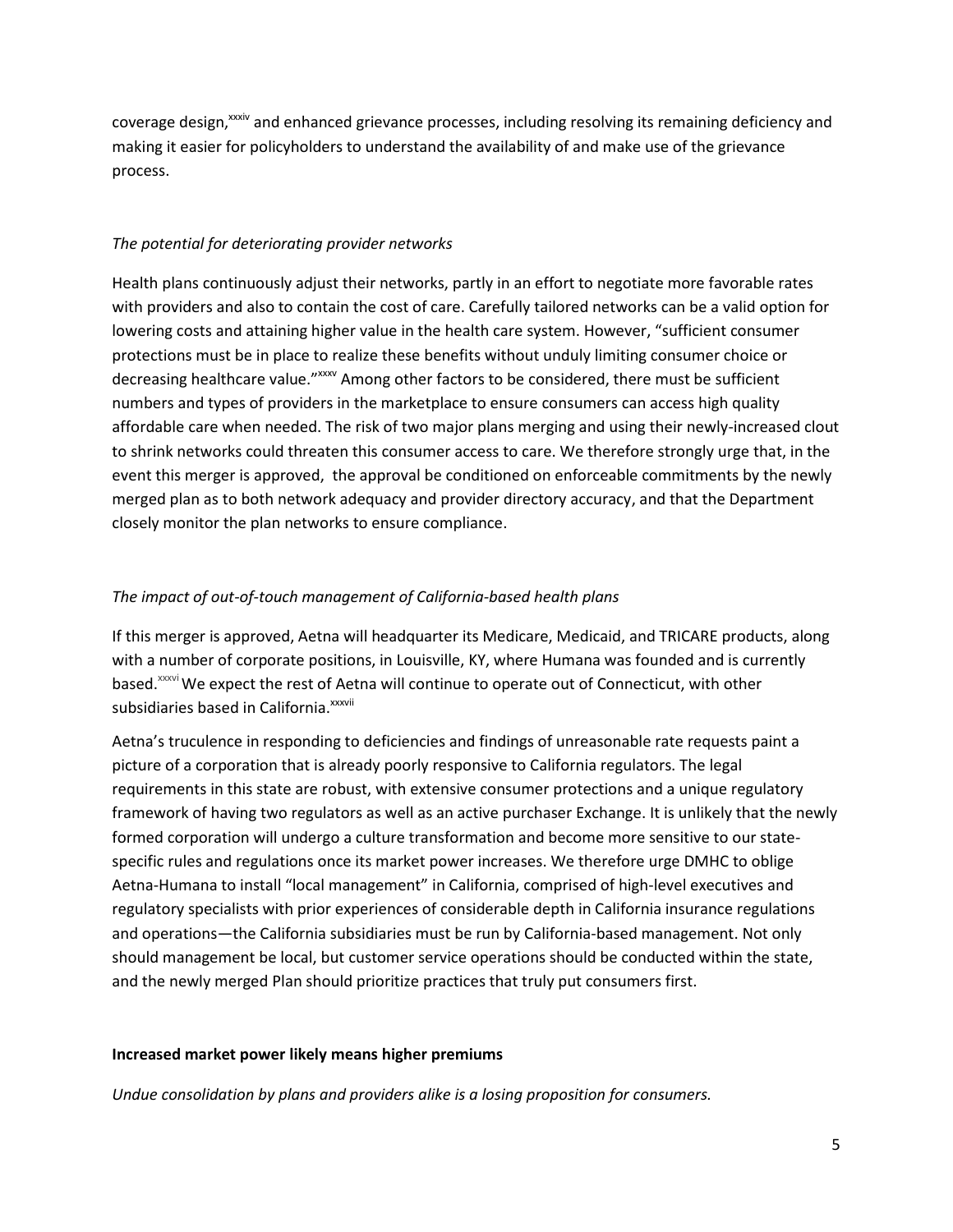Consumers Union rejects the notion that health plan mergers are either a necessary or appropriate response to increased concentration in provider markets. We believe that reasoning is flawed, especially with regards to the third- and fourth- largest plans in the country. Rather, we agree with the American Antitrust Institute in its statement that, "Consolidation motivated largely by the quest for greater bargaining power between various participants in the supply chain is a losing proposition for competition and consumers."xxxviii Termed the "Sumo Wrestler theory"—with the two health sector giants, insurers and providers, supposedly exerting countervailing pressure on each other— "experience suggests that a showdown between [them] may well result in a handshake rather than honest competition."<sup>xxxix</sup> And as explained by this leading health care antitrust scholar, in the case that a powerful health plan does manage to reduce its costs by squeezing providers on fees, rates, and/or charges, there is "little incentive [for the health plan] to pass along the savings to its policyholders."<sup>xl</sup> Further, such a squeeze on providers, imposed through market power leverage, could have the side effect of forcing the providers to cut corners on service quality.

Regardless of whether stronger negotiating leverage against providers will lower a health insurer's own costs, having a high concentration of health insurers, as in other concentrated industries, is likely to result in higher prices for consumers. This theory is borne out by experience. As explained by a health economist at USC's Schaeffer School for Health Policy and Economics, "When insurers merge, there's almost always an increase in premiums."<sup>xli</sup> In an oft-cited example particularly prescient given the plan involved, when Aetna and Prudential merged in 1999, premiums rose by seven percent.<sup>xlii</sup> While this example precedes the ACA and its significant impact on the insurer landscape, we believe the outcome is still telling.

# *A larger, more powerful carrier may be less responsive to rate review*

Aetna's pattern and practice of disregarding regulators' findings against the plan's rate proposals, and its general opposition to rate review and transparency, is troubling, especially in a scenario where the plan is even larger and more powerful, where its aggressive pricing would have a wider impact.

Aetna has a notably poor track record when it comes to rate setting in California. Over a four year period, the California Department of Insurance (CDI) deemed three proposed small group rate increases as unreasonable. These unreasonable rate increases were all in the double-digits<sup>xliii</sup>, well in excess of inflation, and affected over 100,000 small business group members at an additional many millions of dollars in premiums paid by Californians. According to a report issued by the California Health Care Foundation, among Aetna's products overall, Aetna increased individual health insurance premiums for some of its CDI products at a rate higher than the median in 2011, 2012, 2013. Xliv

Within its Knox-Keene products, in fewer than three years, DMHC deemed four Aetna rate requests unreasonable, unsubstantiated, and unjustified. In fact, in 2015, "[t]wo thirds of the Department's unreasonable premium rate findings have been for Aetna rate increases." No DMHC described Aetna's pattern of unreasonable increases as "price gouging in today's market."<sup>xlvi</sup> Each request impacted over 75,000 members, for a total of in excess of 300,000 affected consumers. Upon finding the most recent rate request by Aetna unjustified, DMHC noted that the Plan "failed to provide the DMHC with timely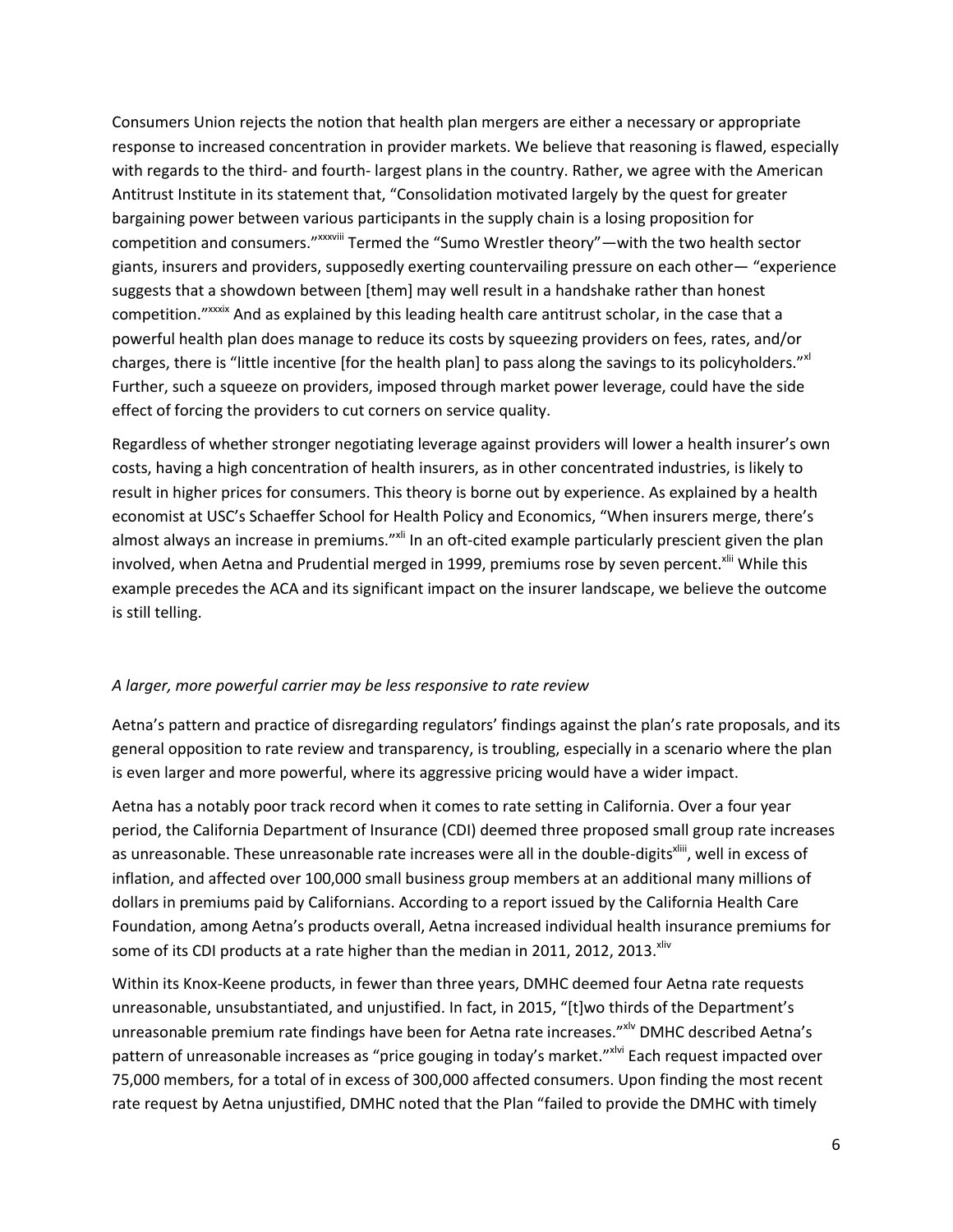and adequate documentation that would justify the rate increase." XIVIII Despite the Department's objections, Aetna proceeded with each of its unreasonable rate increases, at an added cost to consumers estimated by DMHC to total \$39 million in 2015 alone<sup>xiviii</sup>.

Not only has Aetna flaunted its power to give itself unreasonable rate increases, it also has a history of opposing price transparency in the large group market, as demonstrated by its opposition to SB 546 (Leno) enacted in 2015. The plan's opposition to this bill—which aims to keep large group rate increases in line with rates for large purchasers and active purchasers, and with rates in the individual and small employer markets—makes clear Aetna's unwillingness to align its rates with either regulators or large group purchasers.

With increased market power from a merger, it seems highly unlikely that the larger company would improve its responsiveness to regulators, or its sensitivity to consumer rate burdens. While other plans have come to the table with regulators to find a common ground on rate increases, Aetna has time and again demonstrated itself to be antagonistic to compromise on rate setting. In making your recommendation to antitrust authorities, we urge the Commission to consider Aetna's extreme history of recalcitrance and the low odds that a rate review undertaking would be effective in protecting consumers from unjustified rate increases by an even more powerful Aetna.

### *Existing requirements on profits and administrative expenditures cannot adequately protect consumers*

We urge the Commissioner to be skeptical of any argument from the plans that government regulations such as the medical loss ratio (MLR) will protect consumers from unfairly priced insurance or health plan products. Although the Affordable Care Act established the MLR to cap the *percentage* of each premium dollar that can go towards administrative costs or profits, it is an imperfect instrument for keeping rates in check.

In the first three years after the MLR was enacted, Aetna was required to issue over \$60 million in rebates nationwide.<sup>xlix</sup> Because of how this safeguard works, millions of consumers had been gouged for a year before they received their rebate. The lack of MLR rebates from Aetna in California over the past three years does not necessarily mean consumers have not been overcharged. First, Aetna's presence in California is predominantly in the administrative services only (ASO) market, which is not subject to the MLR rule. Second, we will not see the plan's MLR report for 2015—when the Plan imposed three unreasonable rate increases—until this coming summer. Californians therefore still have reason to be wary, especially if Aetna widens its presence in California by entering the individual market, as recently suggested by Aetna's CEO.

Finally, many experts believe that by requiring the plans to spend between 80 and 85 percent of net premiums on medical services and quality improvements, the MLR created a framework in which the plans can increase the size of the pie—by failing to pursue cost containment initiatives while at the same time setting high premiums—and thereby also super-size the size of its own "administrative" slice.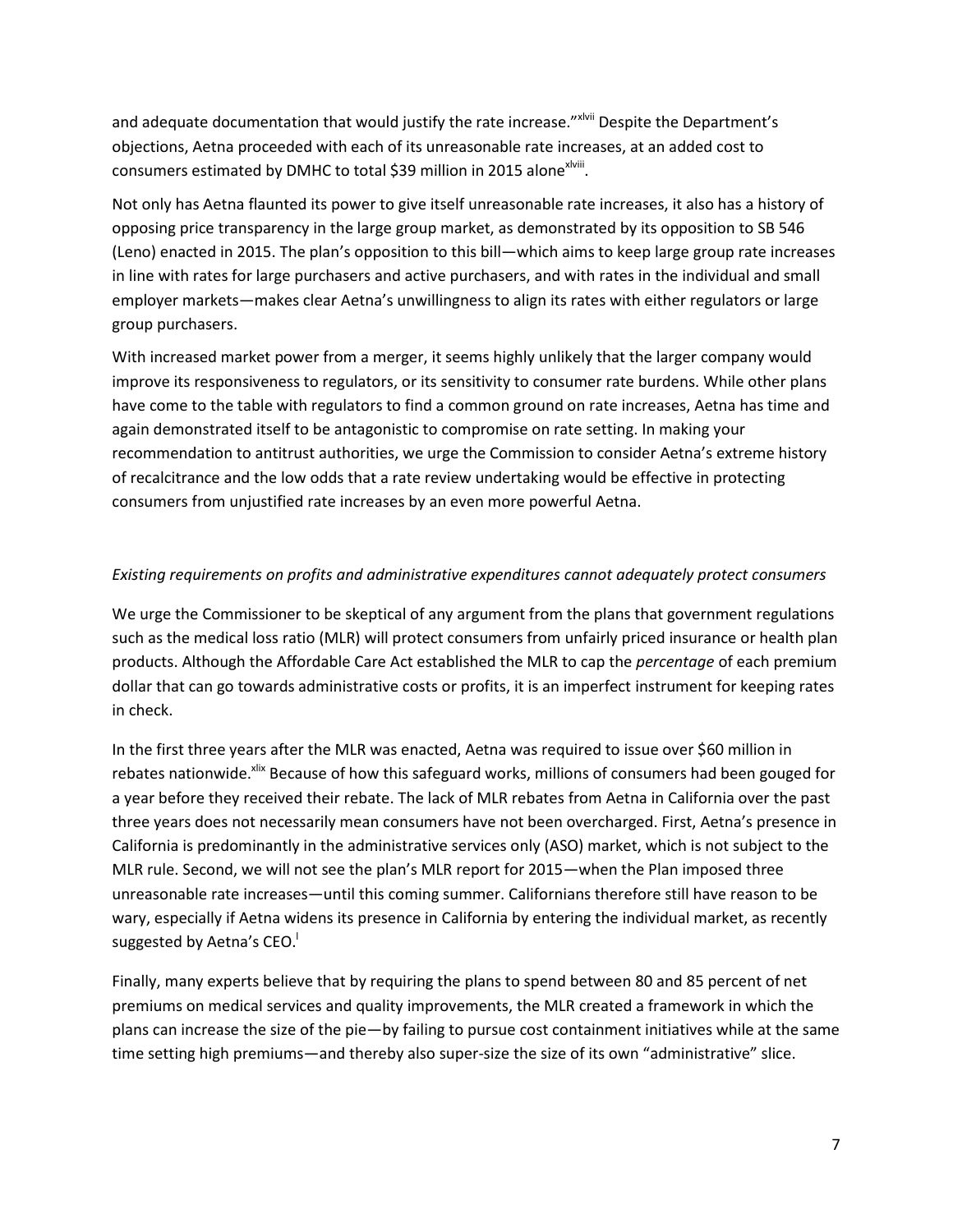#### **Recommended steps to protect the interest of consumers should the merger be approved**

If this proposed merger is ultimately approved, consumers would need assurances that the newly combined Aetna-Humana corporation will lift up consumer interests and improve their lot—on access, affordability, and quality—rather than leaving consumers carrying the weight of this deal and its resulting enrichments to Aetna. In the event this merger is to be approved, Consumers Union urges consideration of conditioning approval on the following commitments, among others:

- Health insurance rates: The merged company should agree to not move forward with rate increases, in any market segment, that the regulators deem unjustified or that contain inaccurate or incomplete information. Given the high risk that the bigger and more powerful merged company will have higher premiums, it should agree to providing even greater detail, publicly available, to aid the regulators in especially close rate review for at least several years after the merger. Moreover, it should agree that proposed rate increases will be quantified based on either Aetna or Humana rates for the 2016 plan year (depending on which offered the product in 2016). Aetna-Humana must not be permitted to finalize proposed premium rate increases deemed unreasonable or unjustified by the Department, and instead should confer with regulators until a reasonable and justified rate is set. This should apply to all lines of business subject to rate review at the time the rate is filed.
- Quality improvement and cost containment initiatives: Existing state law requires that each plan's rate filing include "any cost containment and quality improvement efforts since the last filing for the same category of health benefits plan. To the extent possible, the plan shall describe any significant new health care cost containment and quality improvement efforts and provide an estimate of potential savings together with an estimated cost or savings for the projection period."<sup>I</sup> That requirement is often honored more in the breach than in the observance. Aetna-Humana should be required not only to reinvest profits in quality improvement and cost containment initiatives, but also to provide clear explanations and documentation of those investments, dollar breakdowns, estimated savings, and descriptions of how each directly benefits policyholders.
- Improved quality and consumer satisfaction ratings: Achieving above-average quality ratings as measured by NCQA, Covered California, the Right Care Initiative, the Office of Patient Advocate Quality Report Card, and the Medi-Cal Managed Care Health Care Options Consumer Guide, by no later than the performance measurement period ending December 31, 2019, with an effective enforcement or penalty mechanism..
- Improved provider directory: Making available to consumers, both policyholders and nonpolicyholders, an accurate provider directory that is easily accessible and regularly updated is essential. Provider directory inaccuracies are a serious problem, and one that is likely to be exacerbated by a merged company combining IT systems and networks.
- Maintaining presence in the commercial market at least commensurate with Aetna's current participation: The aim of this suggested undertaking is to ensure that the merged insurer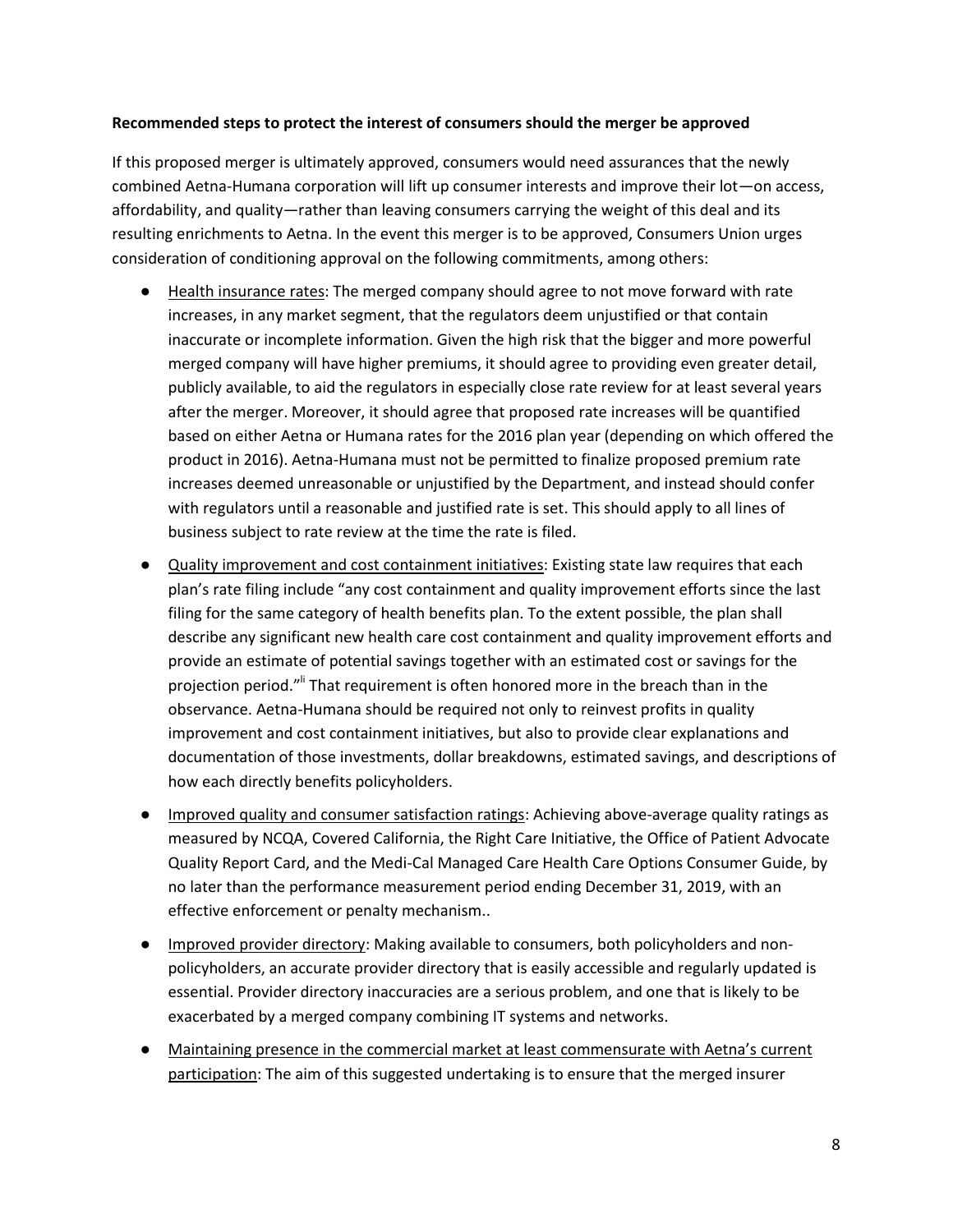continues to provide at least the same availability and choices for consumers, both in the number and variety of insurance products offered.

- Adequate, dedicated staffing in California: We urge that high-level staff for the newly merged company—Medical Director, Customer Service, and Legal Compliance personnel—be located in California and include individuals with a depth of expertise regarding our state, in order to be responsive to the regulatory and consumer protection environment in California.
- Dedicated staffing for transition issues: Whether due to network shifts, information technology glitches or other operational issues, mergers inevitably have bumps in the road which will affect the newly merged Aetna-Humana and its customers. Consumers Union recommends that the newly merged plan be required to have dedicated, increased staffing—in California and anywhere else trouble spots in the company may arise and be rectified—such as personnel to craft provider directories, provide customer service, and to ensure that protected health information is continuously secured through the transition and thereafter.

## **Conclusion**

In conclusion, the California commercial health insurance marketplace has been relatively competitive and stable to date. We believe this has worked to consumers' advantage. Consolidation in that marketplace—from this and other pending mergers—is worrisome both for marketplace stability and for pricing and quality and access for consumers. Consumers Union appreciates the Department of Insurance holding a hearing on this proposal and its openness to input. If the merger ultimately goes forward, Consumers Union urges the regulators to consider appropriate actions, including the actions described above, to help ensure that the merger does not harm consumers or insurance markets in California.

Sincerely,

l

Dena B. (mendelsohn

Dena B. Mendelsohn Staff Attorney Consumers Union

<sup>i</sup> Wall Street Journal, Justice Department Delays Ruling on Aetna-Humana Merger, 18 Sept 2015. Available at [http://www.wsj.com/articles/justice-department-delays-ruling-on-aetna-humana-merger-1442615133.](http://www.wsj.com/articles/justice-department-delays-ruling-on-aetna-humana-merger-1442615133) Modern Healthcare, *Intensified Price Competition Driving Aetna-Humana Deal*, 7 July 2015. Available at [http://www.modernhealthcare.com/article/20150707/NEWS/150709936.](http://www.modernhealthcare.com/article/20150707/NEWS/150709936)

III Table adapted from Slide 23 of the Aetna presentation to shareholders, (July 3, 2015).

<sup>&</sup>lt;sup>iv</sup> Those counties are Fresno, Kern, Los Angeles, Orange, Riverside, San Bernardino, San Diego, and Ventura. Cattaneo & Stroud, Inc., *Effect of Proposed California HMO Acquisitions*, presentation to the Financial Standards Solvency Board Meeting, 9 September 2015, slide 13.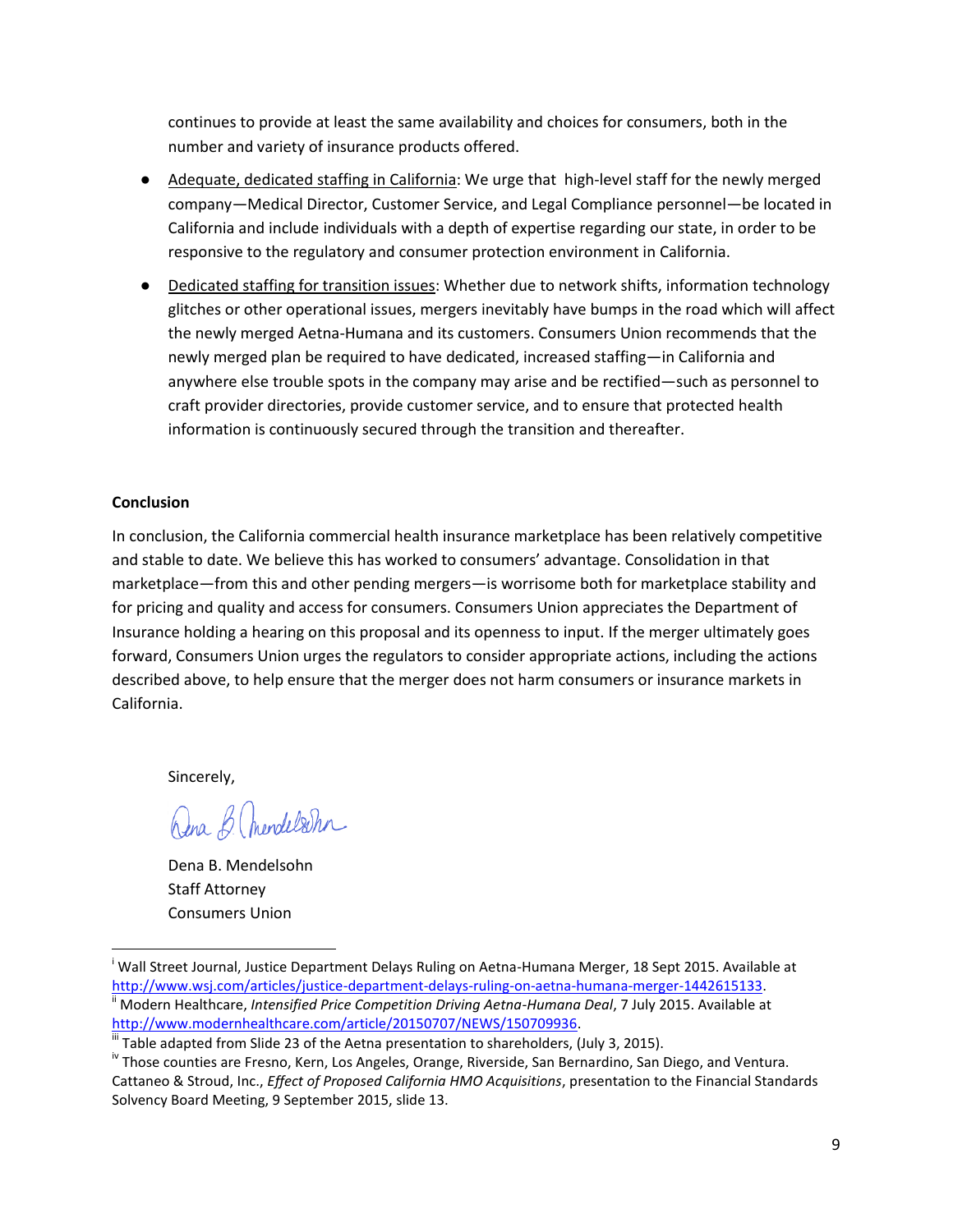v BusinessWire, *Aetna to Acquire Humana for \$37 Billion, Combined Entity to Drive Consumer-Focused, High-Value Health Care*, 3 July 2015. Available at [http://www.businesswire.com/news/home/20150702005935/en/Aetna-](http://www.businesswire.com/news/home/20150702005935/en/Aetna-Acquire-Humana-37-Billion-Combined-Entity)[Acquire-Humana-37-Billion-Combined-Entity.](http://www.businesswire.com/news/home/20150702005935/en/Aetna-Acquire-Humana-37-Billion-Combined-Entity)

vi Aetna press release: *Aetna to acquire Humana, combined entity to drive consumer-focused, high-value health care*. Available at [https://news.aetna.com/2015/08/aetna-to-acquire-humana/.](https://news.aetna.com/2015/08/aetna-to-acquire-humana/)

vii FORBES, *Aetna Buys Humana for \$37 Billion, But Deal Doesn't Add Up*, 3 July 2015. Available at [http://www.forbes.com/sites/dandiamond/2015/07/03/aetna-buys-humana-for-34-billion-but-deal-doesnt-add](http://www.forbes.com/sites/dandiamond/2015/07/03/aetna-buys-humana-for-34-billion-but-deal-doesnt-add-up/#d8a63b87b326)[up/#d8a63b87b326.](http://www.forbes.com/sites/dandiamond/2015/07/03/aetna-buys-humana-for-34-billion-but-deal-doesnt-add-up/#d8a63b87b326) 

viii [Mark Pauly,](https://hcmg.wharton.upenn.edu/profile/1518/) an expert in the economics of healthcare at the Wharton School of the University of Pennsylvania. Available a[t http://www.ibtimes.com/aetna-humana-merger-major-insurers-seek-programs-improve-care-reduce](http://www.ibtimes.com/aetna-humana-merger-major-insurers-seek-programs-improve-care-reduce-costs-2192875)[costs-2192875.](http://www.ibtimes.com/aetna-humana-merger-major-insurers-seek-programs-improve-care-reduce-costs-2192875)

<sup>ix</sup> Aetna press release: Aetna to acquire Humana, combined entity to drive consumer-focused, high-value health *care*. Available at [https://news.aetna.com/2015/08/aetna-to-acquire-humana/.](https://news.aetna.com/2015/08/aetna-to-acquire-humana/)

x *"Health Insurance Industry Consolidation: What Do We Know From the Past, Is It Relevant in Light of the ACA, and What Should We Ask?*," *Before the Subcomm. on Antitrust, Competition Policy, and Consumer Rights of the S. Comm. on the Judiciary*, 114th Cong. 3 (2015) (testimony of Leemore S. Dafny, PhD.). Available at [http://www.judiciary.senate.gov/imo/media/doc/09-22-15%20Dafny%20Testimony%20Updated.pdf.](http://www.judiciary.senate.gov/imo/media/doc/09-22-15%20Dafny%20Testimony%20Updated.pdf)

xi Leemore Dafny and Christopher Ody, *New Health Care Symposium: No Evidence That Insurance Market Consolidation Leads to Greater Innovation*, HEALTH AFFAIRS BLOG, (February 24, 2016),

[http://healthaffairs.org/blog/2016/02/24/no-evidence-that-insurance-market-consolidation-leads-to-greater](http://healthaffairs.org/blog/2016/02/24/no-evidence-that-insurance-market-consolidation-leads-to-greater-innovation/)[innovation/.](http://healthaffairs.org/blog/2016/02/24/no-evidence-that-insurance-market-consolidation-leads-to-greater-innovation/) 

xii Aetna presentation to shareholders, slide 17, (July 3, 2015).

xiii CMS awarded four stars (out of five) for Humana's Medicare HMO product in California for each of its measurement categories: overall, health plan, and drug plan. [www.medicare.gov.](http://www.medicare.gov/)

xiv State of California Office of the Patient Advocate, PPO Quality Ratings Summary 2015-2016 Edition. Available at [http://reportcard.opa.ca.gov/rc/pporating.aspx.](http://reportcard.opa.ca.gov/rc/pporating.aspx)

xv The Aetna PPO earned two stars for *PPO Provides Recommended Care, Asthma and Lung Disease Care, Checking for Cancer, Treating Adults*, and *Treating Children.* The plan earned a single star for *Diabetes Care*, *Heart Care*, and *Maternity Care*.

<sup>xvi</sup> Centers for Disease Control and Prevention. National diabetes fact sheet: national estimates and general information on diabetes and prediabetes in the United States, 2011. Atlanta, GA: U.S. Department of Health and Human Services, Centers for Disease Control and Prevention, 2011. Available at [http://www.familydocs.org/f/CDC%20Diabetes%20fact%20sheet-2011.pdf.](http://www.familydocs.org/f/CDC%20Diabetes%20fact%20sheet-2011.pdf)

 $\overline{X}$ <sup>xvii</sup> *Id*.

 $\overline{\phantom{a}}$ 

xviii Agency for Healthcare Research and Quality, *Statistical Brief #148: Most Frequent Conditions in U.S. Hospitals, 2010*, January 2013. Available at [http://www.hcup-us.ahrq.gov/reports/statbriefs/sb148.pdf.](http://www.hcup-us.ahrq.gov/reports/statbriefs/sb148.pdf)

xix The Aetna HMO earned two stars for *HMO Provides Recommended Care*, *Checking for Cancer*, *Chlamydia Screening*, *Diabetes Care*, *Behavioral and Mental Health Care*, *Treating Adults*, and *Treatment Children*. The plan earned a single star for *Asthma and Lung Disease Care*, *Heart Care*, and *Maternity Care*.

<sup>xx</sup> Quality management as defined as "The Plan does not consistently ensure that the quality of care provided is being reviewed, that problems are being identified, that effective action is taken to improve care where deficiencies are identified, and that follow-up is planned where indicated."

<sup>xxi</sup> The grievances and appeals deficiency is described as "The Plan's Internet Web site does not contain adequate grievance information that meets statutory requirements."

<sup>xxii</sup> The utilization management deficiency is described as "The Plan does not consistently apply criteria or guidelines that are consistent with statutory and regulatory requirements, and clinical principles and processes, in its determination of whether to approve, modify, or deny requests by providers for speech therapy services."

xxiii DMHC Final Report Routine Medical Survey of Aetna Health of California, Inc., 25 October 213 (issued to plan) 4 November 2013 (issued to public file).

xxiv DMHC Routine Survey Follow-up Report of Aetna Health of California, Inc., 11 August 2015, at 2. Available at [http://www.dmhc.ca.gov/desktopmodules/dmhc/medsurveys/surveys/176fsfu082115.pdf.](http://www.dmhc.ca.gov/desktopmodules/dmhc/medsurveys/surveys/176fsfu082115.pdf)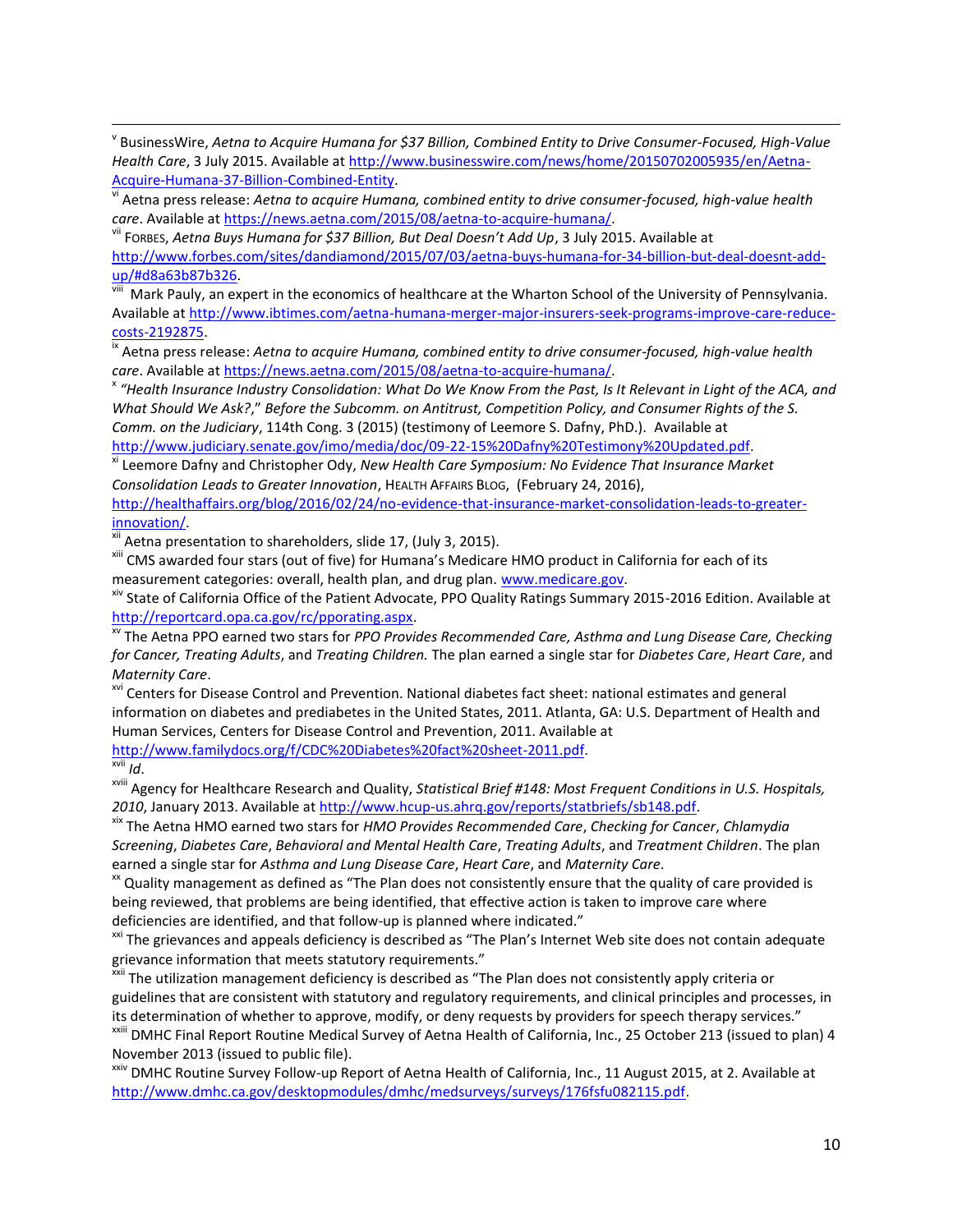$\overline{\phantom{a}}$ xxv *Id*. at 8.

xxvi *Id*.

<sup>xxvii</sup> California Department of Managed Health Care 2013 Independent Medical review Summary Report. Available at

[http://www.dmhc.ca.gov/Portals/0/FileAComplaint/DMHCDecisionsAndReports/AnnualComplaintAndIMRDecision](http://www.dmhc.ca.gov/Portals/0/FileAComplaint/DMHCDecisionsAndReports/AnnualComplaintAndIMRDecisions/2013.pdf) [s/2013.pdf.](http://www.dmhc.ca.gov/Portals/0/FileAComplaint/DMHCDecisionsAndReports/AnnualComplaintAndIMRDecisions/2013.pdf)

xxviii *Id.* The breakdown is 11.1% were overturned by IMR and 55.6% were reversed by the plan. California Department of Managed Health Care 2013 Independent Medical review Summary Report.

<sup>xxix</sup> California Department of Managed Health Care 2013 Independent Medical review Summary Report. Available at

[http://www.dmhc.ca.gov/Portals/0/FileAComplaint/DMHCDecisionsAndReports/AnnualComplaintAndIMRDecision](http://www.dmhc.ca.gov/Portals/0/FileAComplaint/DMHCDecisionsAndReports/AnnualComplaintAndIMRDecisions/2013.pdf) [s/2013.pdf.](http://www.dmhc.ca.gov/Portals/0/FileAComplaint/DMHCDecisionsAndReports/AnnualComplaintAndIMRDecisions/2013.pdf)

xxx *Id.* LA Care Health Plan has the lowest sum total IMR per 10,000 enrollees of the plans in California with in excess of 400,000 enrollees. Kaiser Permanente, with the second lowest ratio, has 0.47 IMR per 10,000 enrollees, less than half that of Aetna.

xxxi The Department of Managed Health Care, *2014 Annual Report*, at 14. Available at

[http://dmhc.ca.gov/Portals/0/FileAComplaint/DMHCDecisionsAndReports/AnnualComplaintAndIMRDecisions/201](http://dmhc.ca.gov/Portals/0/FileAComplaint/DMHCDecisionsAndReports/AnnualComplaintAndIMRDecisions/2014.pdf) [4.pdf.](http://dmhc.ca.gov/Portals/0/FileAComplaint/DMHCDecisionsAndReports/AnnualComplaintAndIMRDecisions/2014.pdf)

xxxii Data exported from the DMHC Web Portal: Search Enforcement Actions, available at [http://wpso.dmhc.ca.gov/enfactions/actionSearch.aspx.](http://wpso.dmhc.ca.gov/enfactions/actionSearch.aspx) 

xxxiii In 2014, over-half of consumer complaints of Aetna were related to benefits and coverage, according to the Department of Managed Health Care, *2014 Annual Report*, "2014 Complaint Results by Category and Health Plan." In 2013, complaints related to benefits and coverage was the most frequent complaint against the Plan. DMHC "*2013 Independent Medical Review Summary Report Overview*."

xxxiv In 2014, over-half of consumer complaints of Aetna were related to benefits and coverage, according to the Department of Managed Health Care, *2014 Annual Report*, "2014 Complaint Results by Category and Health Plan." In 2013, complaints related to benefits and coverage was the most frequent complaint against the Plan. DMHC *2013 Independent Medical Review Summary Report Overview*.

xxxv *Addressing Consolidation in the Healthcare Industry*, CONSUMERS UNION HEALTH CARE VALUE HUB, Research Brief No. 10, at 7 (January 2016),

[http://www.healthcarevaluehub.org/files/2614/5452/4976/Addressing\\_Consolidation\\_in\\_Healthcare.pdf.](http://www.healthcarevaluehub.org/files/2614/5452/4976/Addressing_Consolidation_in_Healthcare.pdf)

xxxvi BusinessWire, *Aetna to Acquire Humana for \$37 Billion, Combined Entity to Drive Consumer-Focused, High-Value Health Care*, 3 July 2015. Available at

[http://www.businesswire.com/news/home/20150702005935/en/Aetna-Acquire-Humana-37-Billion-Combined-](http://www.businesswire.com/news/home/20150702005935/en/Aetna-Acquire-Humana-37-Billion-Combined-Entity)[Entity.](http://www.businesswire.com/news/home/20150702005935/en/Aetna-Acquire-Humana-37-Billion-Combined-Entity)

**xxxvii Although Aetna has a local presence in California, those Aetna entities are wholly owned subsidiaries of the** larger Aetna corporation, which is based in Hartford, Connecticut.

xxxviii Letter from the American Antitrust Institute to Assistant Attorney General William J. Baer of the U.S. Department of Justice, at 3 (January 11, 2016). Available at

http://www.antitrustinstitute.org/sites/default/files/Health%20Insurance%20Ltr\_1.11.16.pdf.

xxxix Thomas Greaney, New Health Care Symposium: *Dubious Health Care Merger Justifications—The Sumo Wrestler and 'Government Made Me Do It' Defenses*, HEALTH AFFAIRS BLOG (Feb. 24, 2016),

http://healthaffairs.org/blog/2016/02/24/dubious-health-care-merger-justifications-the-sumo-wrestler-andgovernment-made-me-do-it-defenses.

xl Thomas Greaney, *Examining Implications of Health Insurance Mergers*, Health Affairs, 16 July 2015. Available at [http://healthaffairs.org/blog/2015/07/16/examining-implications-of-health-insurance-mergers.](http://healthaffairs.org/blog/2015/07/16/examining-implications-of-health-insurance-mergers)

xli Erin Trish, researcher at USC's Schaeffer School for Health Policy and Economics, as quoted by David Lazarus, *As Health Insurers Merge, Consumers' Premiums are Likely to Rise*, 10 July 2015. Available at [http://www.latimes.com/business/la-fi-lazarus-20150710-column.html.](http://www.latimes.com/business/la-fi-lazarus-20150710-column.html)

xlii Leemore Dafny, Mark Duggan and Subramaniam Ramanarayanan, *Paying a Premium on your Premium? Consolidation in the U.S. Health Insurance Industry*, NBER Working Paper No. 15434, Issued October 2009.